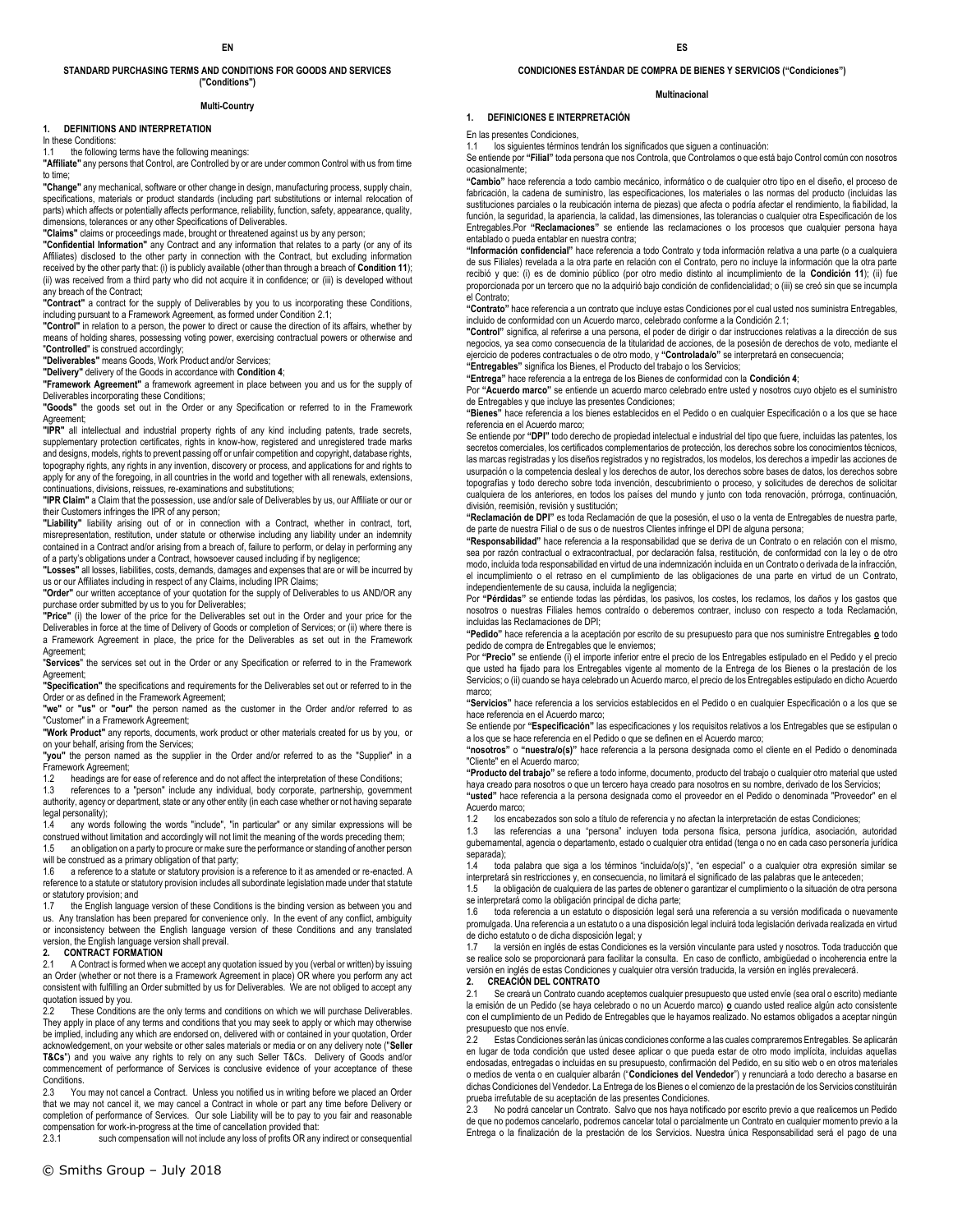#### loss; and

2.3.2 where Goods are not manufactured specifically for us to our Specification, our sole Liability will be to pay you a fair and reasonable restocking charge.

### **3. QUALITY CONTROL & TESTING**

3.1 The quantity, description and Specification of Deliverables will be as set out in the Order. You must not make any Change to Deliverables without our prior written consent. You will carry out any reasonable Change that we request to any Deliverables. We will negotiate, in good faith, with you an agreed adjustment to the price, Delivery date or both as a result of a Change.

3.2 You will maintain detailed quality control and manufacturing records for the shorter of any maximum period permitted by law and ten (10) years from the date of Delivery (or such other period nearly and step in the date of Delivery (or such other period of time as set out in a Framework Agreement or Order), which we or a third party on our behalf may inspect or receive copies of on demand.<br>3.3 We may inspect and test Good

We may inspect and test Goods at any time prior to Delivery. You will allow us and our representatives to enter your premises to carry out such inspection and testing and will provide us with all facilities reasonably required. If, following such inspection or testing, we are not satisfied that the Goods will comply with Condition [5.1,](#page-1-1) you will take all steps necessary to ensure compliance.

3.4 You will maintain a quality control system that meets any international standard as required by us, or which is otherwise approved by us and such test and inspection system as we may require.

3.5 You may not deliver the Goods by separate instalments without our prior written consent. Instalments will be invoiced separately by you.

## <span id="page-1-0"></span>**4. DELIVERY OF GOODS / SUPPLY OF SERVICES**

Unless otherwise specified in an Order, you will deliver the Goods DDP (Incoterms 2010) to the address specified in the Order during our normal business hours on the date specified in the Order. You will be responsible for off-loading the Goods from the delivery vehicle. Delivery of the Goods will occur when they have been off-loaded at the delivery address.

4.2 You will perform Services in accordance with the applicable timetable communicated to you or as set out in the Order to meet all Specifications.<br>4.3 Time is of the essence for performance of y

<span id="page-1-2"></span>Time is of the essence for performance of your obligations under the Contract. If you are late performing your obligations under the Contract, you will pay to us a sum equal to 1.5% of the Price for each week of delay up to a maximum of 15% of the Price. You and we agree that this amount is reasonable and proportionate AND the most effective way of compensating us for part or all of our losses arising from late performance. However, you and we intend that we should be able to recover general damages as well as such sums in circumstances where we have suffered loss in excess of such sums as a result of your late performance. Therefore, our rights to any such sums under this **Condition[s 4.3](#page-1-2)** is without prejudice to any other rights which we may have under the Contract or otherwise in respect of late performance, including the right to sue for damages or other relief and/or to terminate the Contract. A claim for general damages for late performance will be reduced by the amount of such sums under this **Conditions [4.3](#page-1-2)** actually applied or paid in respect of such late performance.

4.4 Services will be accepted by us when we are satisfied that the Services comply with the Specifications.

4.5 You will make sure that the Goods are marked in accordance with our instructions and any applicable laws, rules and regulations and are properly packed and secured; marked with information on their origin; Delivery is accompanied by a prominently displayed delivery note showing the Order number, date of Order, type and quantity of Goods, and any special storage instructions; and delivered with all operating and safety instructions, clearly displayed warning notices and such other information as may be necessary for the proper use, maintenance and repair of the Goods.

4.6 If you fail to deliver the Goods on time we may terminate the Contract immediately by giving you notice, in which case you will refund any monies already paid by us in relation to the Goods that have not been delivered and indemnify us and our Affiliates against our Losses as a result of your failure to supply Goods, including obtaining substitute goods from another supplier.

4.7 We will have a reasonable period of time following Delivery to inspect Goods. We may reject Goods which do not meet Specifications. We can also reject Goods which are more or less than the quantity or type Ordered or delivered prior to the date specified on the Order. Rejected Goods will be returned at your cost and expense. If we accept Goods delivered prior to the date specified on the Order we may charge you the cost of storing them until the actual specified Delivery date.

4.8 Risk in the Goods passes to us on the later of acceptance and Delivery. Ownership of the Goods passes to us on the earlier of payment of the Price and Delivery.

4.9 You will notify us in writing as soon you are aware that any Goods or the product support for the Goods are to be discontinued or made of "end of sale" or "end of life". At our request, you and we will agree in good faith a reasonable period of time during which you will keep agreed spare parts available for us for any discontinued, desupported, end of life or end of sale Goods.<br>5. YOUR OBLIGATIONS

## **5. YOUR OBLIGATIONS**

<span id="page-1-1"></span>5.1 You will make sure that the Goods will:

5.1.1 be of satisfactory quality, comprise genuine, new materials (which are not used, refurbished, reconditioned, remanufactured, counterfeit or of such age as to impair usefulness or safety) and be fit for any purpose notified by us to you;

5.1.2 conform to, satisfy and be capable of the Specifications;

5.1.3 be free from defects in design, materials and workmanship;

5.1.4 be sold to us with full and unencumbered title and not infringe the IPR of any third party;<br>5.1.5

5.1.5 comply with all (i) applicable laws, (ii) regulatory requirements and (iii) standards and requirements of relevant statutory and regulatory bodies; and

5.1.6 be safe and without risk to health.

<span id="page-1-3"></span>5.2 In respect of Services, You will:

5.2.1 perform Services with the best care, skill and diligence in accordance with best practice;

5.2.2 use personnel (and sufficient number of personnel) who are suitably skilled and experienced to perform the Services;

5.2.3 make sure that the Services conform with our reasonable instructions, comply with Specifications, are performed to meet the purposes notified by us to you and do not infringe the IPR of any third party;

5.2.4 provide all equipment, tools and vehicles and other items required to provide the Services;

5.2.5 obtain and at all times maintain all licences and consents required for the provision of the Services;

5.2.6 comply with all applicable laws, regulations, regulatory policies, guidelines or industry codes which may apply to the provision of the Services; and

5.2.7 not do or omit to do anything which may cause us or our Affiliates to lose any licence, authority, consent or permission required for our or their business.<br>5.3. You will observe all health and safety rules and rec

5.3 You will observe all health and safety rules and regulations and any other security requirements that apply at any of our premises and ensure that your personnel are insured against all risks while working on our premises.

<span id="page-1-4"></span>5.4 Without affecting any of our other rights or remedies, if you materially breach any of these Conditions OR any Goods (whether or not accepted in whole or in part) do not conform with **Condition [5.1](#page-1-1)** during the longer of (i) your warranty period for the Goods and (ii) 12 months following Delivery OR any Services breach **Conditio[n 5.2](#page-1-3)**, then we may:

© Smiths Group – July 2018

compensación razonable por el trabajo en curso al momento de la cancelación. No obstante

2.3.1 dicha compensación no incluirá ningún lucro cesante **ni** ningún daño indirecto ni pérdida consecuencial; y

2.3.2 cuando los Bienes no se fabriquen específicamente para nosotros conforme a la Especificación, nuestra única Responsabilidad será pagarle un cargo justo y razonable en concepto de reposición de existencias.

#### **3. CONTROL DE CALIDAD Y PRUEBAS**

3.1 La cantidad, descripción y Especificación de los Entregables serán las que se definan en el Pedido. No realizará ningún Cambio en los Entregables sin nuestro consentimiento previo por escrito. Realizará todo Cambio razonable que le solicitemos en los Entregables. Negociaremos de buena fe un ajuste acordado al precio, la fecha de Entrega o ambos como resultado de un Cambio.<br>3.2 Llevará registros pormenorizad

Llevará registros pormenorizados de control de calidad y fabricación durante el plazo que sea inferior, ya sea el período máximo permitido por ley o diez (10) años a partir de la fecha de Entrega (o cualquier otro período que se pueda estipular en un Acuerdo marco o Pedido), los cuales podrán ser inspeccionados por nosotros o por un tercero en nuestro nombre y de los cuales podremos solicitar copias.

3.3 Podemos inspeccionar y probar los Bienes en cualquier momento previo a la Entrega. Permitirá que nosotros y nuestros representantes ingresemos a sus instalaciones para llevar a cabo dicha inspección y dichas pruebas y nos proporcionará todos los servicios que podamos requerir razonablemente. Si, tras dicha inspección o dichas pruebas, consideramos que los Bienes no cumplen con la Condición 5.1, tomará todas las medidas necesarias para garantizar el cumplimiento.

3.4 Mantendrá un sistema de control de calidad que cumpla con toda norma internacional que exijamos, o que nosotros hayamos aprobado, y todo sistema de prueba e inspección que podamos requerir.

3.5 No podrá realizar entregas parciales de los Bienes sin nuestro consentimiento previo por escrito. Facturará las entregas parciales de forma separada.

#### **4. ENTREGA DE BIENES / SUMINISTRO DE SERVICIOS**

4.1 Salvo que se disponga de otro modo en un Pedido, entregará los Bienes DDP (*Incoterms* 2010) a la dirección especificada en el Pedido durante nuestro horario laboral normal en la fecha especificada en el Pedido. Usted será responsable de descargar los Bienes del vehículo de entrega. La Entrega de los Bienes tendrá lugar cuando se hayan descargado en la dirección de entrega.<br>42 Ulsted prestará los Servicios de

4.2 Usted prestará los Servicios de conformidad con el calendario aplicable que se le haya comunicado o conforme a lo dispuesto en el Pedido para cumplir con todas las Especificaciones.

4.3 El factor tiempo es de vital importancia para el cumplimiento de sus obligaciones en virtud del Contrato. Si se retrasa en el cumplimiento de sus obligaciones en virtud del Contrato, deberá pagarnos un importe equivalente al 1,5% del Precio por cada semana de retraso, hasta alcanzar un máximo del 15% del Precio. Usted y nosotros acordamos que este importe es razonable y proporcionado y la manera más efectiva de compensarnos por parte o la totalidad de las pérdidas que suframos como consecuencia del cumplimiento tardío. No obstante, queda entendido que podremos reclamar daños y perjuicios, además de tal importe, en circunstancias en las que la pérdida sufrida exceda dicho importe como consecuencia de su cumplimiento tardío.Por tanto, nuestros derechos a cualquiera de dichos importes en virtud de la presente Condición 4.3 se entienden sin perjuicio de cualquier otro derecho que podamos tener en virtud del Contrato o de otro modo con respecto al cumplimiento tardío, incluido el derecho de demandar por daños y perjuicios o cualquier otro recurso o la posibilidad de rescindir el Contrato. A la reclamación por daños y perjuicios por cumplimiento tardío se le descontarán tales importes en virtud de la presente **Condición 4.3** que ya se hayan aplicado o pagado con respecto a dicho cumplimiento tardío.Aceptaremos los Servicios cuando consideremos que los Servicios cumplen con las Especificaciones.<br>4.7 Usted se asegurará de que

Usted se asegurará de que los Bienes estén marcados conforme a nuestras instrucciones y a toda ley, norma y reglamento aplicable y que estén adecuadamente embalados y asegurados; marcados con información sobre su origen; que la Entrega vaya acompañada de un albarán ubicado en un lugar bien visible y que incluya el número de Pedido, la fecha del Pedido, el tipo y la cantidad de Bienes, así como toda información sobre las condiciones especiales de almacenamiento; y que se entregue con todas las instrucciones de operación y seguridad, avisos de advertencia presentados de forma clara y toda otra información que sea necesaria para el uso adecuado, el mantenimiento y la reparación de los Bienes.

4.8 Si no entrega los Bienes a tiempo, podremos rescindir el Contrato de inmediato mediante notificación, en cuyo caso nos reembolsará toda suma que ya le hayamos pagado en relación con los Bienes que no se han entregado y nos indemnizará o indemnizará a nuestras Filiales por toda Pérdida derivada de su incumplimiento en el suministro de los Bienes, incluso por la obtención de bienes sustitutivos de otro proveedor.

4.9 Tras la Entrega, contaremos con un plazo razonable para inspeccionar los Bienes. Podremos rechazar aquellos Bienes que no cumplan con las Especificaciones. También podremos rechazar aquellos Bienes que sean inferiores o superiores a la cantidad o al tipo Pedido o entregado previo a la fecha especificada en el Pedido. Los Bienes rechazados se devolverán por su cuenta y cargo. Si aceptamos Bienes entregados previo a la fecha especificada en el Pedido, podremos cobrarle el coste de almacenamiento de los mismos hasta la fecha de Entrega realmente especificada.

4.10 El riesgo relativo a los Bienes se transmite de usted a nosotros al momento de la aceptación o de la Entrega, lo que ocurra más tarde. La titularidad de los Bienes se transferirá a nosotros al pago del Precio o al momento de la Entrega, lo que ocurra primero.

4.11 Nos notificará por escrito lo antes posible si cualquiera de los Bienes o la asistencia sobre productos para cualquiera de los Bienes se interrumpiera o entrara en fase de "Fin de la venta" o de "Fin de vida útil". A nuestra<br>solicitud, ambos acordaremos de buena fe un plazo razonable durante el cual usted conservará piezas de rec nuestra disposición para todo Bien descontinuado, que ya no cuente con asistencia de productos o que esté en fase de fin de la vida útil o de fin de la venta.

### **5. SUS OBLIGACIONES**

5.1 Usted se asegurará de que los Bienes:

5.1.1 sean de calidad satisfactoria, incluyan materiales auténticos y nuevos (que no estén usados, renovados, reacondicionados, reconstruidos, falsificados ni que sean tan viejos que repercutan seriamente en su utilidad o seguridad) y que sean aptos para cualquier fin que nosotros le hayamos notificado;

- 5.1.2 sean conformes y cumplan con las Especificaciones;
- 5.1.3 no tengan ningún defecto de diseño, material ni de construcción;

5.1.4 se nos vendan con pleno dominio, libres de todo gravamen y que no infrinjan los DPI de ningún tercero; 5.1.5 cumplan con la totalidad de (i) las leyes aplicables, (ii) los requisitos normativos y (iii) las normas y los requisitos de los órganos estatutarios y reguladores; y

5.1.6 sean seguros y no presenten ningún riesgo de salud.<br>5.2 Con respecto a los Servicios, Usted:

Con respecto a los Servicios, Usted:

5.2.1 deberá prestar los Servicios con el mayor cuidado, la mayor destreza y diligencia de conformidad con las mejores prácticas;

5.2.2 deberá emplear personal (cuyo número sea suficiente) que cuenten con las competencias y la experiencia adecuadas para prestar los Servicios;

5.2.3 deberá asegurarse de que los Servicios sean conformes a nuestras instrucciones razonables, cumplan con las Especificaciones y se presten con vistas a satisfacer los fines que nosotros le notifiquemos, y que no infrinjan los DPI de ningún tercero;

5.2.4 deberá proporcionar todo el equipo, las herramientas y los vehículos y cualquier otro artículo necesario para prestar los Servicios;

5.2.5 deberá obtener y mantener en todo momento todas las licencias y las autorizaciones necesarias para la prestación de los Servicios;

5.2.6 deberá cumplir con la totalidad de las leyes, los reglamentos, las políticas reguladoras, las directrices o los códigos de la industria aplicables que se puedan aplicar a la prestación de los Servicios; y

5.2.7 no deberá realizar ni omitir ninguna acción que pueda hacer que nosotros o nuestras Filiales pierdan alguna licencia, autorización o algún consentimiento o permiso necesario para nuestro o su negocio.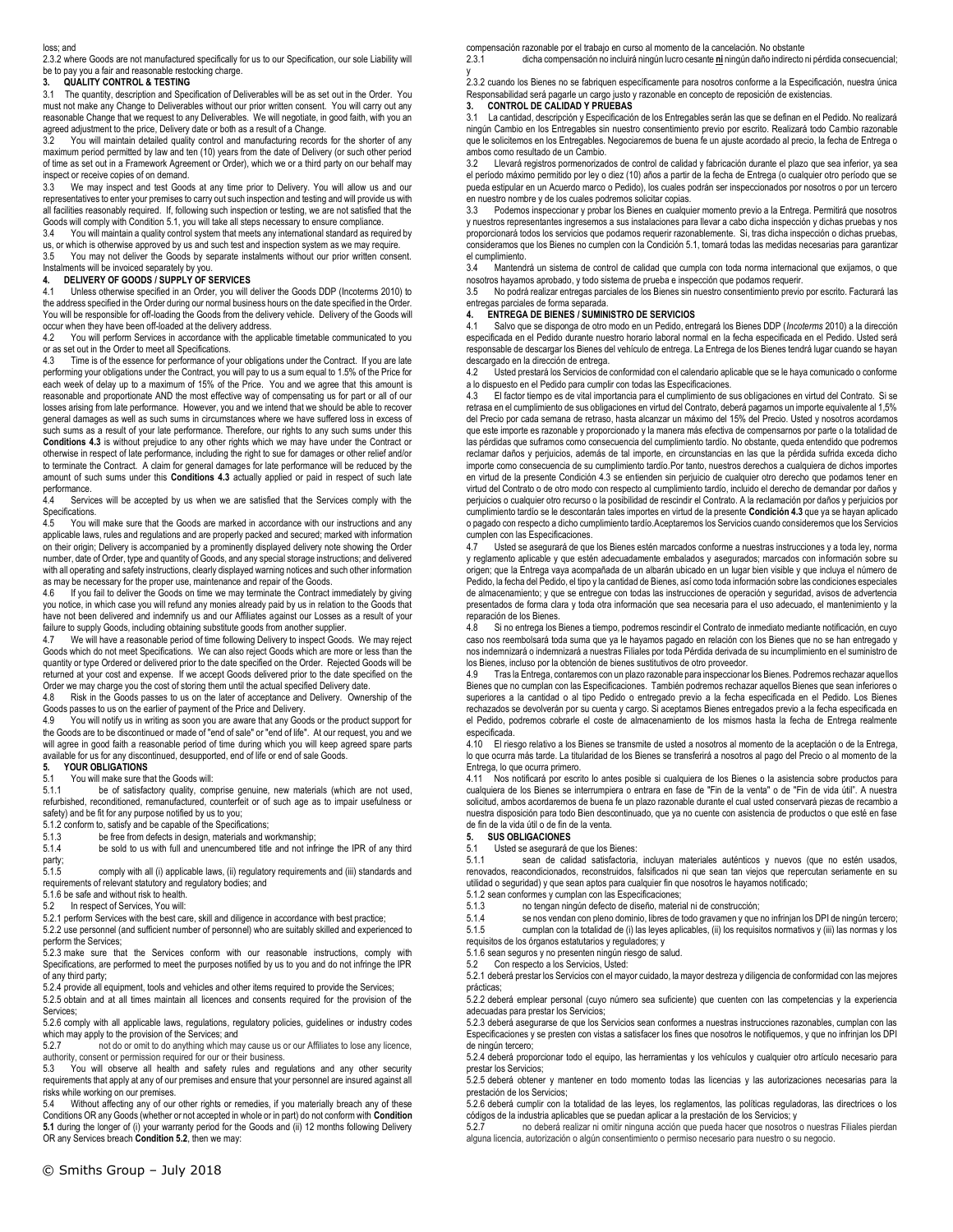5.4.1 terminate the Contract and any other existing Contracts immediately with notice;

<span id="page-2-0"></span>5.4.2 require you, at our option, to promptly repair or replace the relevant Goods or reperform

the relevant Services free of charge;<br>5.4.3 reject the Deliverable reject the Deliverables (in whole or in part) and require you to refund the Price for the<br>verables: relevant Deli<br>544

5.4.4 accept the Deliverables subject to an equitable Price reduction; or<br>5.4.5 at your expense repair or have a third party repair the Goods or a

at your expense, repair or have a third party repair the Goods or reperform or have a third party reperform the Services and you will indemnify us and our Affiliates against our Losses (including from any IPR Claims) arising from such breach.<br>5.5 Condition 5.4 will apply to any repaired or repla

5.5 **Conditio[n 5.4](#page-1-4)** will apply to any repaired or replacement Goods supplied under **Condition [5.4.2.](#page-2-0)**

5.6 If, as a result of any Goods not conforming with **Conditio[n 5.1](#page-1-1)** or Services not conforming with **Condition [5.2](#page-1-3)** or otherwise representing an unreasonable risk of harm to the public or the environment, we determine a recall, removal or correction campaign ("campaign") is necessary or are required to carry out a campaign, we may implement such campaign and you will indemnify us and our Affiliates against all Losses incurred as a result of any such campaign.

# **6. OUR PROPERTY**

All patterns, dies, moulds or other tooling or materials, supplied by us or prepared or obtained by you for us at our cost ("**Tooling**"), will be marked with our name or as otherwise specified by us and will be and remain our exclusive property returnable in good condition on demand.<br>62 You will insure against all risks any Tooling and also any of your own tooling or

You will insure against all risks any Tooling and also any of your own tooling or property which may be kept on our premises for the purposes of providing Deliverables. You will keep all Tooling safe and in good condition while in your custody and/or under your control. All Tooling will be kept separately from your stock and other inventory.

6.3 We reserve the right to charge to you the cost of any Tooling if it is destroyed or damaged or rendered unfit for the purpose for which it was originally manufactured while under your control.<br>6.4 You will not dispose of any Tooling other than in accordance with our prior written instruct

You will not dispose of any Tooling other than in accordance with our prior written instructions. You will not, at any time, use Tooling, nor will you allow Tooling to be used by anyone else for any purpose other than the supply of the Deliverables unless we have previously provided our consent in writing.

6.5 We will have the right to enter your premises and remove Tooling at any time without being liable for trespass or for damages of any sort.

### <span id="page-2-1"></span>**7. ASSIGNMENT OF IPR**

7.1 This **Condition [7](#page-2-1)** will apply if the Goods are to be made, modified or redesigned to our Specification. Any bespoke Specification or Work Product you create or have created for us will be treated as "Goods" for the purposes of this **Conditio[n 7.](#page-2-1)**

<span id="page-2-2"></span>7.2 We will own all present and future IPR (together with all economic and proprietary rights) in the Goods and our specification. Accordingly, you will not use our specification other than to manufacture the Goods for us. With full title guarantee, you:

7.2.1 assign to us all IPR in the Goods which subsist as at the date of the Contract;

7.2.2 assign to us (by way of present assignment of the future copyright) all future copyright in the Goods immediately upon its creation; and

7.2.3 agree to assign to us all other IPR in the Goods immediately upon its creation.<br>7.3 You will:

You will:

7.3.1 at your own cost, execute all such documents and do all such acts and things as we may request from time to time in order to secure our full right, title and interest in the IPR in the Goods; and

7.3.2 obtain the waiver of all moral rights (and any broadly equivalent rights) in the Goods. 7.4 The exception to **Condition [7.2](#page-2-2)** above is that any IPR in existing products, materials or data

used to create Goods ("**Existing Materials**") will continue to belong to you (or your suppliers). You grant (and, where applicable, will ensure that your suppliers grant) to us, our Affiliates and our and their end customers a non-exclusive, perpetual, royalty-free, irrevocable licence to use and to have used Existing Materials which form part of any Goods.

### <span id="page-2-3"></span>**8. PRICE AND PAYMENT**

8.1 As long as you perform your obligations in accordance with the terms of the Contract, we will pay the Price to you in accordance with **Conditio[n 8](#page-2-3)**.

The only sums of money we will pay in connection with the supply of the Deliverables are the Price which will be inclusive of all costs and expenses incurred by you including all packaging, insurance, carriage, duties and delivery costs.

8.3 Any sum payable under the Contract is exclusive of value added tax, sales tax and/or goods and services tax (and any other similar or equivalent taxes, duties, fees and levies imposed from time to time by any government or other authority) upon any supply made to us which will be payable in addition to that sum in the manner and at the rate prescribed by law from time to time but inclusive of all other taxes, fees and levies imposed from time to time by any government or other authority.

8.4 You may invoice us for the Price for the Goods following Delivery and for Services following completion.<br>8.5 Other

8.5 Other than as set out in **Condition[s 8.7](#page-2-4)** and **[8.9](#page-2-5)**, each invoice will be payable by us within 60 days following the date on which the invoice is received by us. You will send invoices to the address specified in the Order.

8.6 No payment made by us will constitute acceptance by us of any Deliverables or otherwise affect any rights or remedies which we may have against you including the right to recover any amount overpaid or wrongfully paid to you.

<span id="page-2-4"></span>8.7 We may withhold payment of any disputed sum until the dispute is settled.<br>8.8 If any undisputed sum payable under the Contract is not paid when due y

If any undisputed sum payable under the Contract is not paid when due you may charge us interest daily on that sum at 3% per year subject to any maximum or minimum rate of interest on overdue invoices specified by applicable law, from the due date until the date of payment (whether before or after judgment).

<span id="page-2-5"></span>8.9 We may set-off, deduct or withhold any liability which you have to us against any liability which we have to you.

## **9. TERMINATION**

Without limiting any other right we may have to terminate a Contract, if you commit a material breach of these Conditions we may terminate the Contract and any other existing Contracts immediately with written notice. Any breach of **Conditions 11, 12** or **[15.9](#page-4-0)** will be deemed to be a material breach.

9.2 Without limiting any other right we may have to terminate a Contract, we may terminate the Contract immediately by giving you written notice if you (a) have a receiver, administrator or liquidator (provisional or otherwise) appointed; (b) are subject to a notice of intention to appoint an administrator or any other resolution on insolvency; (c) pass a resolution for your winding-up; (d) have a winding up order made by a court in respect of you; (e) enter into any composition or arrangement with creditors; (f) cease to carry on business; (g) are the subject of anything similar or equivalent to that set out in (a) to (f) under any applicable laws; or (h) you are subject to any change of Control and you will notify us immediately upon the occurrence of any such event or circumstance.

9.3 Following expiry or termination of the Contract:

9.3.1 any Conditions which expressly or impliedly continue to have effect after expiry or termination of the Contract will continue in force; and<br>9.3.2 all other rights and obligations will im-

all other rights and obligations will immediately stop but will not affect any of your or

5.3 Cumplirá con todas las normas y todos los reglamentos en materia de salud y seguridad y con cualquier otro requisito de seguridad que se aplique en cualquiera de nuestras instalaciones y se asegurará de que su personal cuente con seguro contra todo riesgo mientras trabaje en nuestras instalaciones.<br>54 Sin periujojo de cualquier otro derecho o recurso que tengamos, si incu

Sin perjuicio de cualquier otro derecho o recurso que tengamos, si incumple sustancialmente cualquiera de estas Condiciones **o** si cualquiera de los Bienes (hayan sido o no aceptados en parte o en su totalidad) no cumpliera con la **Condición 5.1** durante (i) su período de garantía para los Bienes o (ii) 12 meses tras la Entrega, el que sea mayor, **o** si alguno de los Servicios incumpliera la **Condición 5.2**, nosotros podremos:

5.4.1 rescindir el Contrato y todo otro Contrato existente de inmediato mediante notificación;

5.4.2 solicitarle, a nuestra elección, que repare o sustituya cuanto antes los Bienes correspondientes o vuelva a prestar los Servicios correspondientes sin cargo;<br>5.4.3 rechazar los Entregables (en parte

rechazar los Entregables (en parte o en su totalidad) y solicitarle el reembolso del Precio de los Entregables correspondientes;<br>5.4.4 aceptar los Ent

5.4.4 aceptar los Entregables sujeto a una reducción equitativa del Precio; o<br>5.4.5 a su cargo, reparar o hacer que un tercero repare los Bienes o volver a

5.4.5 a su cargo, reparar o hacer que un tercero repare los Bienes o volver a prestar o hacer que un tercero vuelva a prestar los Servicios, y usted nos indemnizará o indemnizará a nuestras Filiales contra toda Pérdida (incluso contra toda Reclamación de DPI) derivada de dicha infracción.

5.5 La **Condición 5.4** se aplicará a todos los Bienes reparados o de sustitución que se suministren en virtud de la **Condición 5.4.2.**

5.6 Si, como consecuencia del hecho de que los Bienes no cumplen con la **Condición 5.1** o de que los Servicios no cumplen con la **Condición 5.2** o por cualquier otro motivo presentan un riesgo irrazonable de daño al público o al medio ambiente, determinamos que es necesario o nos vemos obligados a llevar a cabo una campaña de recuperación, eliminación o corrección ("campaña"), podremos implementar dicha campaña y deberá indemnizarnos e indemnizar a nuestras Filiales por toda Pérdida que debamos afrontar como consecuencia de dicha campaña.<br>6. NUESTRA PROPIEDAD

#### **6. NUESTRA PROPIEDAD**

6.1 Todos los modelos, los troqueles, los moldes o demás herramientas o materiales que nosotros suministremos o que usted haya preparado u obtenido para nosotros a nuestro cargo ("Herramienta(s)") estarán marcados con nuestro nombre o conforme a nuestras especificaciones, serán de nuestra propiedad exclusiva y deberán ser devueltos en buenas condiciones a pedido nuestro.<br>62 Ulsted deberá asegurar las Herram

Usted deberá asegurar las Herramientas contra todo riesgo, al igual que sus propias herramientas o propiedad que puedan encontrarse en nuestras instalaciones a fin de suministrar los Entregables. Mantendrá todas las Herramientas en seguridad y buenas condiciones mientras se encuentren bajo su custodia o control. Todas las Herramientas se mantendrán separadas de sus existencias y demás inventario.

Nos reservamos el derecho de cobrarle el coste de cualquier Herramienta si se destruye o daña o ya no es apta para el fin para el que se fabricó inicialmente mientras se encuentre bajo su control.

6.4 No podrá enajenar ninguna Herramienta si no es con arreglo a nuestras instrucciones previas por escrito. No deberá, en ningún momento, usar Herramientas, ni permitirá que dichas Herramientas sean utilizadas por ninguna otra persona con cualquier otra finalidad distinta al suministro de los Entregables, salvo que ya cuente con nuestro consentimiento previo por escrito.<br>6.5 Tendremos derecho a ingr

Tendremos derecho a ingresar en sus instalaciones y retirar las Herramientas en cualquier momento, sin que incurramos en responsabilidad por invasión ni daño de ningún tipo.

**7. CESIÓN DE LOS DPI**

7.1 La presente **Condición 7** se aplicará si los Bienes se deben realizar, modificar o volver a diseñar según nuestras Especificaciones. Toda Especificación o Producto del trabajo realizado a medida y que usted cree o haya creado para nosotros, se tratará como un "Bien" a los efectos de la presente **Condición 7**.

7.2 Tendremos la titularidad de todo DPI presente y futuro (junto con todos los derechos económicos y de propiedad) relativos a los Bienes y a nuestra especificación. En consecuencia, no podrá utilizar nuestra especificación con un fin distinto a la fabricación de los Bienes para nosotros. Con garantía de pleno dominio, usted:

7.2.1 nos cederá todo DPI sobre los Bienes que subsistan a partir de la fecha del Contrato;

7.2.2 nos cederá (mediante cesión actual del derecho de autor futuro) todo derecho de autor futuro sobre los Bienes inmediatamente después de su creación; y

7.2.3 acepta cedernos todo otro DPI sobre los Bienes inmediatamente después de su creación.

7.3 Usted deberá: 7.3.1 a su cargo, ejecutar todo documento y realizar todo acto que le podamos solicitar a fin de garantizar nuestro pleno derecho, dominio e interés sobre los DPI relativos a los Bienes; y

7.3.2 obtener la renuncia a todo derecho moral (y a cualquier otro derecho equivalente de forma general) sobre los Bienes.

7.4 La excepción a la **Condición 7.2** anterior es que todo DPI sobre los productos, materiales o datos existentes utilizados para crear los Bienes ("**Materiales existentes**") seguirá siendo de su propiedad (o propiedad de sus proveedores). Usted nos concede y les concede a nuestras Filiales, así como a nuestros clientes y a los clientes de nuestras Filiales (y, cuando corresponda, se asegurará de que sus proveedores concedan a todas las personas anteriormente mencionadas) una licencia no exclusiva, perpetua, exenta de derechos e irrevocable para utilizar y haber utilizado los Materiales existentes que forman parte de los Bienes.

**8. PRECIO Y PAGO** 8.1 Siempre que cumpla con sus obligaciones de conformidad con las condiciones del Contrato, le pagaremos el

Precio con arreglo a la **Condición 8**. Las únicas sumas de dinero que pagaremos en relación con el suministro de Entregables son el Precio, el cual incluirá todos los costes y gastos en los que usted incurra, incluido el embalaje, el seguro, el transporte, los aranceles y los costes de envío.

8.3 Las sumas pagaderas en virtud del Contrato no incluirán el impuesto sobre el valor añadido, los impuestos sobre las ventas ni los impuestos sobre bienes y servicios (y cualquier otro impuesto, arancel, tasa y gravamen similar o equivalente que pueda imponer alguna autoridad gubernamental o de otro tipo) al suministrarlos, los cuales se pagarán además de dicho importe de la manera y al tipo previstos por la ley, pero con inclusión de todo otro impuesto,

tasa y gravamen que puedan imponer las autoridades gubernamentales o de otro tipo. Podrá enviarnos una factura por el Precio de los Bienes tras la Entrega y por el Precio de los Servicios tras su finalización.

8.5 Salvo como se estipula en las **Condiciones 8.7** y **8.9**, nosotros deberemos pagar cada factura en un plazo de 60 días a partir de la fecha en la que la recibamos. Usted nos enviará las facturas a la dirección especificada en el Pedido.<br>8.6

8.6 Ningún pago que realicemos se considerará como aceptación de nuestra parte de los Entregables ni afectará de ningún otro modo los derechos o recursos de los que dispongamos de recuperar todo importe que hayamos pagado en exceso o de forma errónea.

8.7 Podremos retener el pago de todo importe impugnado hasta la resolución de dicha impugnación.

8.8 Si algún importe no impugnado pagadero en virtud del Contrato no se pagara a su vencimiento, usted podrá cobrarnos intereses diarios sobre dicho importe a un tipo del 3% anual sujeto a cualquier tipo de interés máximo o mínimo sobre las facturas vencidas especificado por la legislación aplicable, desde la fecha de vencimiento hasta la fecha de pago (sea antes o después de un fallo).

8.9 Podremos compensar, deducir o retener toda suma que nos adeude respecto a toda suma que nosotros le adeudemos.

## **9. RESCISIÓN**

9.1 Sin perjuicio de cualquier otro derecho que tengamos de rescindir un Contrato, si usted cometiera una violación material de las presentes Condiciones, podremos rescindir el Contrato y cualquier otro Contrato existente de inmediato mediante notificación por escrito. Toda violación de las **Condiciones 11, 12** o **15.9** se considerará como una violación material.

9.2 Sin perjuicio de cualquier otro derecho del que dispongamos de rescindir un Contrato, podremos rescindir el Contrato de inmediato mediante notificación por escrito si (a) a usted se le asignara un síndico, administrador o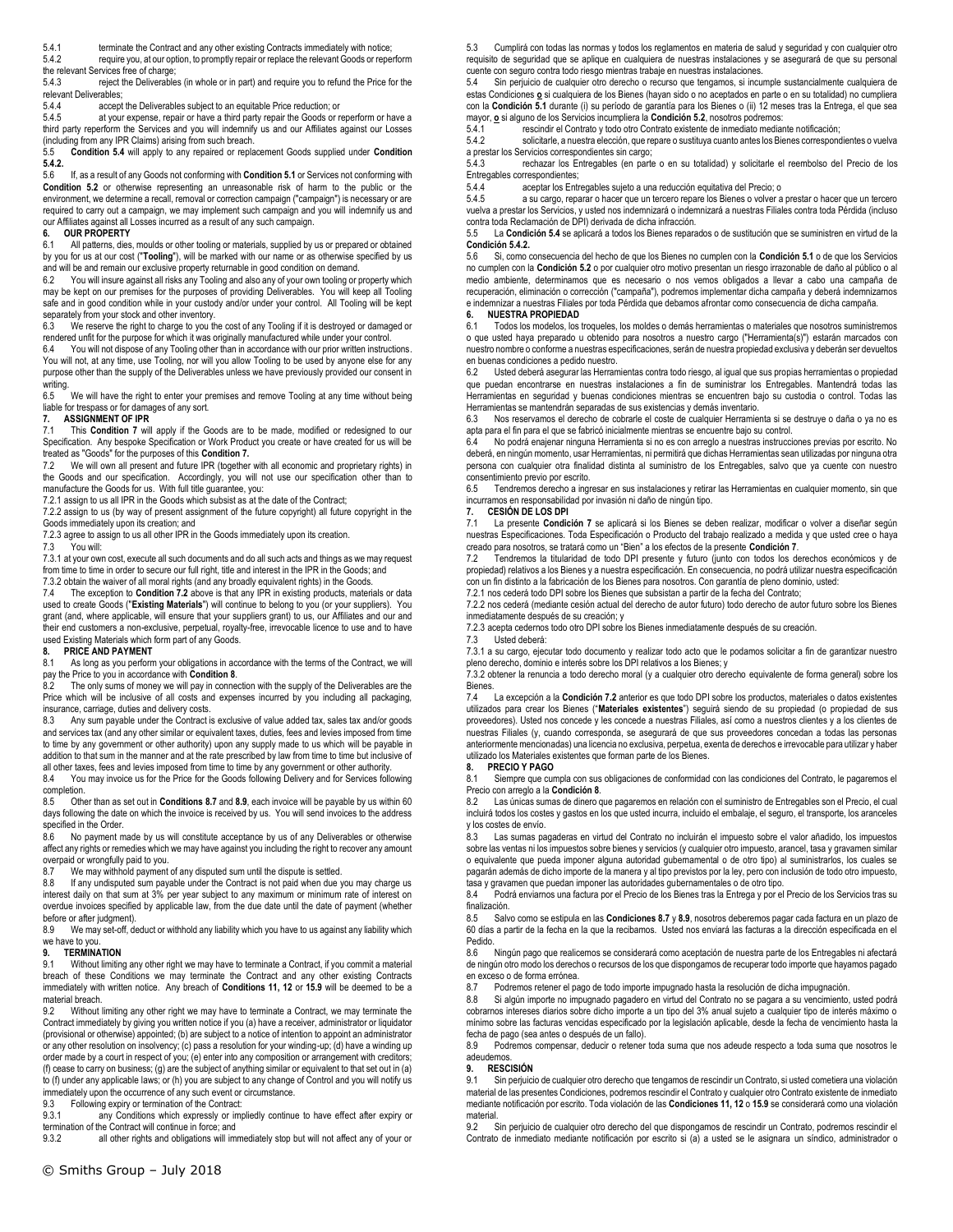our rights, obligations, claims and liabilities which may exist prior to the date of expiry or termination; and<br>9.3.3

<span id="page-3-1"></span>each party will immediately stop using the other party's Confidential Information and will as soon as reasonably possible, if requested to do so, return to the other party all of the other party's Confidential Information (including all copies and extracts) in its possession or control or confirm its secure destruction; and<br>9.3.4 each party may kee

each party may keep any of the other party's Confidential Information which it has to keep to comply with any applicable law and **Condition [9.3.3](#page-3-1)** will not apply to such Confidential

Information. **Conditio[n 11](#page-3-0)** will continue to apply to retained Confidential Information.<br>9.4 If we terminate a Contract, we may require you to deliver to us any supplies, materials or drawings produced or acquired by you for the terminated part of the Contract and we will agree, in good faith, on the amount payable for the same.

## <span id="page-3-3"></span>**10. LIABILITY AND INSURANCE**

10.1 You will indemnify us and our Affiliates against all our and their Losses arising from your breach of or negligent performance of or your failure to perform or delay in performing any part of these Conditions. We may, at our discretion, control the defence of any claim in respect of which you are required to indemnify us under a Contract.

10.2 Subject to **Conditio[n 10.3](#page-3-2)**, we will not have any Liability to you for any (i) loss of profit, goodwill or revenue; or (ii) any indirect, consequential or special loss.

<span id="page-3-2"></span>10.3 Nothing in these Conditions or any Contract will operate to exclude or restrict one party's Liability (if any) to the other (including for a person for whom it is vicariously liable):<br>10.3.1 for death or personal iniury resulting from its negligence:

for death or personal injury resulting from its negligence;

10.3.2 for its fraud or fraudulent misrepresentation; or<br>10.3.3 for any matter for which it is not permitted by la

for any matter for which it is not permitted by law to exclude or limit its liability.

10.4 The exclusions from and limitations of liability contained in these Conditions will apply after as well as before the date of expiry or termination of any Contract.

10.5 The exclusions from, and limitations of, liability set out in this **Condition [10](#page-3-3)** will be considered severally. The invalidity or unenforceability of any one sub-clause or clause will not affect the validity or enforceability of any other sub-clause or clause and will be considered severable from each other. 10.6 You will have satisfactory insurance cover with a reputable insurer to cover your obligations to us, including public liability insurance cover, cover for any potential liabilities arising from a Contract and any insurances required by law. You will provide evidence of your insurance coverage at our request.

## <span id="page-3-0"></span>**11. CONFIDENTIALITY**

11.1 Except as set out in Conditio[n 11.2,](#page-3-4) each party will:<br>11.1.1.1 only use the other party's Confidential Infor

only use the other party's Confidential Information for the purpose of performing its

obligations and exercising its rights under the Contract;<br>11.1.2 keep the other party's Confidential Inform

11.1.2 keep the other party's Confidential Information secret, safe and secure; and<br>11.1.3 not disclose the other party's Confidential Information to any other person. not disclose the other party's Confidential Information to any other person.

<span id="page-3-4"></span>11.2 Each party may disclose the other party's Confidential Information:<br>11.2.1 to the extent required by law, any court of competent juri-

to the extent required by law, any court of competent jurisdiction or the rules of any government, public or regulatory body or any stock exchange; and 11.2.2 to its officers, directors, employees and profession

<span id="page-3-5"></span>to its officers, directors, employees and professional advisers and, in our case, our Affiliates, agents and sub-contractors, who need the Confidential Information in order for that party to perform its obligations and exercise its rights under the Contract. A party disclosing the other party's Confidential Information under **Conditio[n 11.2.2](#page-3-5)** will make sure that each person to whom it discloses that Confidential Information is bound by obligations of confidentiality no less onerous than those set out in this **Conditio[n 11](#page-3-0)**.

11.3 Each party acknowledges and agrees that damages alone would not be an adequate remedy for breach of **Condition [11](#page-3-0)** by that party. Accordingly, the other party will be entitled, without having to prove special damages, to injunctive relief, equitable relief and/or specific performance for any breach or threatened breach of **Conditio[n 11](#page-3-0)** by the first party.

#### <span id="page-3-6"></span>**12. ETHICAL CONDUCT**

12.1 You will conduct your business ethically and lawfully and in accordance with our Supplier Code of Business Ethics [\(http://www.smiths.com/responsibility-supplier-code-of-business-ethics.aspx\)](http://www.smiths.com/responsibility-supplier-code-of-business-ethics.aspx) or an equivalent code of ethics.

12.2 You represent and warrant that you and your subcontractors and suppliers do not use or permit unacceptable labour practices, such as child or forced labour, or unsafe working conditions and comply with all applicable labour and employment laws, regulations, standards and conventions, including the UN's Guiding Principles on Business & Human Rights and the International Labor Organization's Conventions and any similar or equivalent laws applying in the jurisdiction in which we are registered.

12.3 You hereby acknowledge that you are aware of, and agree to comply with all applicable antibribery and anti-corruption laws, including but not limited to the Foreign Corrupt Practices Act (FCPA) (and related regulation and guidance) and any similar or equivalent laws applying in the jurisdiction in which we are registered.<br>12.4 You represent an

You represent and warrant that you only supply minerals to us and our Affiliates from sources that do not (i) contribute to conflict; and/or (ii) benefit or finance armed groups in the Democratic Republic of Congo or any adjoining country. You have adopted, and require your suppliers of minerals to adopt, conflict mineral policies and management systems.

12.5 You will permit us, and any person nominated by us, to have such access to your premises, personnel, systems, books and records as we may require to verify your compliance with this **Condition [12](#page-3-6)**. We also reserve the right to inquire and investigate your conduct to satisfy ourself of your compliance with this **Conditio[n 12](#page-3-6)** and to discontinue a business relationship with you if you or any of your officers, directors or employees is found to have breached any part of this **Conditio[n 12.](#page-3-6)  13. NOTICE**

Notices and other communications provided for the purposes of a Contract will be in writing. and delivered by courier or by hand to the relevant party's address as specified on the Order (or such other address which is notified to the other party in writing from time to time), in the case of a notice to us, marked for the attention of such person as we specify.

### <span id="page-3-7"></span>**14. EXPORT / IMPORT / ECONOMIC SANCTIONS CONTROLS**

14.1 You agree to comply with all applicable export controls and import and economic sanctions laws and regulations, including those of your country of incorporation, from where the Goods will be supplied, where the Goods will be received and any other relevant jurisdiction. You will also obtain, as required, and comply with all applicable government authorizations and their provisos in supplying the Goods. Without limiting the foregoing, you will not transfer any export controlled item, data or services provided by us in relation to the Contract, to include transfer to any persons, including those persons employed by or associated with, or under contract to you or you lower-tier suppliers, without the authority of an applicable licence, exemption or exception.<br>14.2 You will provide to us all information necessary to s

You will provide to us all information necessary to support any regulatory or government authorization requirements we have regarding the Goods.

14.3 You will indemnify us and our Affiliates for all Losses arising out of any breach by you of this Claus[e 14.](#page-3-7) 

**15. GENERAL**

15.1 The Contract constitutes the entire agreement between the parties and supersedes any prior

liquidador (sea provisional o de otro tipo); (b) usted está sujeto a una notificación de designación de un administrador o a cualquier otra resolución relativa a la insolvencia; (c) usted emite una resolución relativa a su disolución; (d) un tribunal emite una orden relativa a su disolución; (e) usted celebra un convenio o algún otro acuerdo con acreedores; (f) usted cesa sus actividades comerciales; (g) usted está sujeto a alguna acción similar o equivalente a las especificadas en los incisos (a) a (f) en virtud de cualquier legislación aplicable; o (h) usted está sujeto a algún cambio de Control, y nos deberá notificar de inmediato de producirse cualquiera de tales acontecimientos o circunstancias.<br>9.3. Tras el vencimiento o la rescisión del Contrato. Tras el vencimiento o la rescisión del Contrato

9.3.1 toda Condición que siga surtiendo efecto implícita o explícitamente tras el vencimiento o la rescisión del Contrato seguirá teniendo plena vigencia; y<br>9.3.2 todos los demás derechos v ob

9.3.2 todos los demás derechos y obligaciones cesarán de inmediato, pero sin perjuicio de cualquier otro

derecho, obligación, reclamación o responsabilidad que pueda existir previo a la fecha de vencimiento o rescisión; y<br>9.3.3. Cada parte cesará de inmediato el uso de la Información confidencial de la otra parte y deberá, ta cada parte cesará de inmediato el uso de la Información confidencial de la otra parte y deberá, tan pronto como sea razonablemente posible y de ser requerido, devolverle a la otra parte toda la Información confidencial de dicha parte (incluidas todas las copias y todos los extractos) que estén en su posesión o bajo su control, o confirmar su destrucción segura; y<br>9.3.4 cada una

9.3.4 cada una de las partes podrá conservar la Información confidencial de la otra parte que requiera para cumplir con cualquier legislación aplicable y la **Condición 9.3.3** no se aplicará a dicha Información confidencial. La **Condición 11** seguirá aplicándose a la Información confidencial conservada.

9.4 Si rescindimos un Contrato, podremos solicitarle que nos entregue todo suministro, material o dibujo que usted haya producido o adquirido para la parte rescindida del Contrato y acordaremos de buena fe, el importe pagadero por los mismos.

#### **10. RESPONSABILIDAD Y SEGURO**

10.1 Nos indemnizará e indemnizará a nuestras Filiales contra toda Pérdida derivada de su violación o del cumplimiento negligente o de su incumplimiento o retraso en el cumplimiento de cualquier parte de las presentes Condiciones. Podremos, a nuestro criterio, controlar la defensa de toda reclamación respecto a la cual usted deba indemnizarnos en virtud de un Contrato.

10.2 Sujeto a la **Condición 10.3**, no asumiremos Responsabilidad alguna ante usted en caso de (i) lucro cesante, pérdida del fondo de comercio o de los ingresos; ni por (ii) ningún daño indirecto, pérdida consecuencial o extraordinaria.

10.3 Nada de lo dispuesto en estas Condiciones o en algún Contrato excluirá ni limitará la Responsabilidad de una parte (si la hubiere) ante la otra (incluso para una persona respecto a la cual sea responsable subsidiario):<br>10.3.1 por muerte o daño personal como consecuencia de su negligencia:

10.3.1 por muerte o daño personal como consecuencia de su negligencia;<br>10.3.2 por su fraude o alegación falsa: o

por su fraude o alegación falsa; o

10.3.3 por cualquier asunto para el cual la ley no permita excluir ni limitar su responsabilidad.

10.4 Las exclusiones y limitaciones de la responsabilidad incluidas en las presentes Condiciones se aplicarán tanto después como antes de la fecha vencimiento o rescisión de todo Contrato.

10.5 Las exclusiones y limitaciones de responsabilidad especificadas en la presente **Condición 10** se considerarán separadamente. La invalidez o inexigibilidad de cualquier inciso o cláusula no afectará la validez ni la exigibilidad de ningún otro inciso ni de ninguna otra cláusula y se considerarán divisibles entre sí.

10.6 Usted deberá contar con cobertura de seguro satisfactoria emitida por una aseguradora de reconocido prestigio a fin de cubrir sus obligaciones ante nosotros, incluida la cobertura de seguro de responsabilidad a terceros, por cualquier posible responsabilidad futura derivada de un Contrato, así como con los seguros exigidos por ley. Deberá entregarnos prueba de cobertura de seguro a nuestra solicitud.

# **11. CONFIDENCIALIDAD**

11.1 Salvo conforme a lo dispuesto en la Condición 11.2, cada parte deberá cumplir las siguientes condiciones:

solo utilizará la Información confidencial de la otra parte a los fines de cumplir con sus obligaciones y ejercer sus derechos en virtud del Contrato;

11.1.2 mantendrá la Información confidencial de la otra parte en secreto, segura y protegida; y

11.1.3 no revelará la información confidencial de la otra parte a ninguna persona.<br>11.2 Cada parte podrá revelar la Información confidencial de la otra parte:

11.2 Cada parte podrá revelar la Información confidencial de la otra parte:

en la medida en que sea exigido por la legislación, algún tribunal competente o por las reglas de algún organismo gubernamental, público o normativo o alguna bolsa de valores; y

11.2.2 a sus directivos, directores, empleados y asesores profesionales y, en nuestro caso, a nuestras Filiales, agentes y subcontratistas que necesiten la Información confidencial para cumplir con sus obligaciones y ejercer sus derechos en virtud del Contrato. La parte que revele la Información confidencial de la otra parte en virtud de la **Condición 11.2.2** se asegurará de que cada persona a la que le revele dicha Información confidencial esté sujeta a obligaciones de confidencialidad que no sean menos estrictas que las especificadas en la presente **Condición 11**.

11.3 Cada parte reconoce y acepta que la indemnización por daños y perjuicios por sí sola no constituiría un remedio adecuado por la violación de la **Condición 11** de dicha parte. En consecuencia, la otra parte tendrá derecho, sin que tenga que demostrar daños extraordinarios, a desagravio por mandato judicial, compensación equitativa o exigencia de cumplimiento estricto del contrato por todo incumplimiento real o potencial de la **Condición 11** de la primera parte.

**12. CONDUCTA ÉTICA** Realizará sus actividades comerciales de forma ética y legal y de conformidad con nuestro Código de ética empresarial para proveedores [\(http://www.smiths.com/responsibility-supplier-code-of-business-ethics.aspx\)](http://www.smiths.com/responsibility-supplier-code-of-business-ethics.aspx) o con un código de ética equivalente.<br>12.2 Declara v garantiza

Declara y garantiza que usted y sus subcontratistas y proveedores no emplearán ni permitirán prácticas laborales inadmisibles como el trabajo infantil o forzado, o condiciones de trabajo inseguras y que cumplirán con todas las leyes, los reglamentos, los estándares y convenios laborales y de contratación aplicables, incluidas las Normas de Derechos Humanos para Empresas de la ONU y los Convenios de la Organización Internacional del Trabajo, así como cualquier ley similar o equivalente que aplique en la jurisdicción en la que estamos inscriptos.

12.3 Reconoce que conoce y acepta cumplir con todas las leyes de lucha contra el soborno y la corrupción aplicables, incluidas, entre otras, la Ley de Prácticas Corruptas en el Extranjero (FCPA, por sus siglas en inglés) (y los reglamentos y las directrices relacionados) y cualquier ley similar o equivalente que se aplique en la jurisdicción en la que estamos inscriptos.

12.4 Declara y garantiza que solo nos proporciona minerales a nosotros y a nuestras Filiales provenientes de fuentes que no (i) contribuyen al conflicto; ni (ii) benefician ni financian a grupos armados en la República Democrática del Congo ni en ningún país limítrofe. Ha adoptado y exige a sus proveedores de minerales que adopten políticas sistemas de gestión relativas a los minerales de guerra.

12.5 Nos proporcionará y le proporcionará a cualquier persona que designemos acceso a sus instalaciones, personal, sistemas, libros y registros que podamos requerir para verificar su cumplimiento de la presente **Condición 12**. También nos reservamos el derecho de indagar e investigar su conducta para asegurarnos de que usted cumpla con la presente **Condición 12** y de interrumpir nuestra relación comercial en caso de determinarse que usted o alguno de sus directivos, directores o empleados ha incumplido alguna parte de la presente **Condición 12**.

## **13. NOTIFICACIONES**

Las notificaciones y otras comunicaciones proporcionadas a los efectos de un Contrato se realizarán por escrito y se enviarán por mensajería o en mano a la dirección de la parte correspondiente especificada en el Pedido (o a cualquier otra dirección que se pueda notificar por escrito a la otra parte) y, en caso de enviarnos una notificación, deberá ir marcada para la atención de la persona que especifiquemos.

## **14. CONTROLES RELATIVOS A EXPORTACIÓN / IMPORTACIÓN / SANCIONES ECONÓMICAS**

14.1 Acepta cumplir con todos los controles de exportación aplicables, así como con las leyes y los reglamentos relativos a la importación y las sanciones económicas, incluidos los de su país de constitución, los del país desde el que se suministrarán los bienes, los del país en el que se recibirán los Bienes y cualquier otra jurisdicción relevante. También obtendrá, según se requiera, y cumplirá con todas las autorizaciones gubernamentales aplicables y con sus disposiciones al suministrar los Bienes. Sin perjuicio de lo anterior, no transferirá ningún artículo, dato o servicio sometido a control de exportación proporcionado por nosotros en relación con el Contrato, para incluir la transferencia